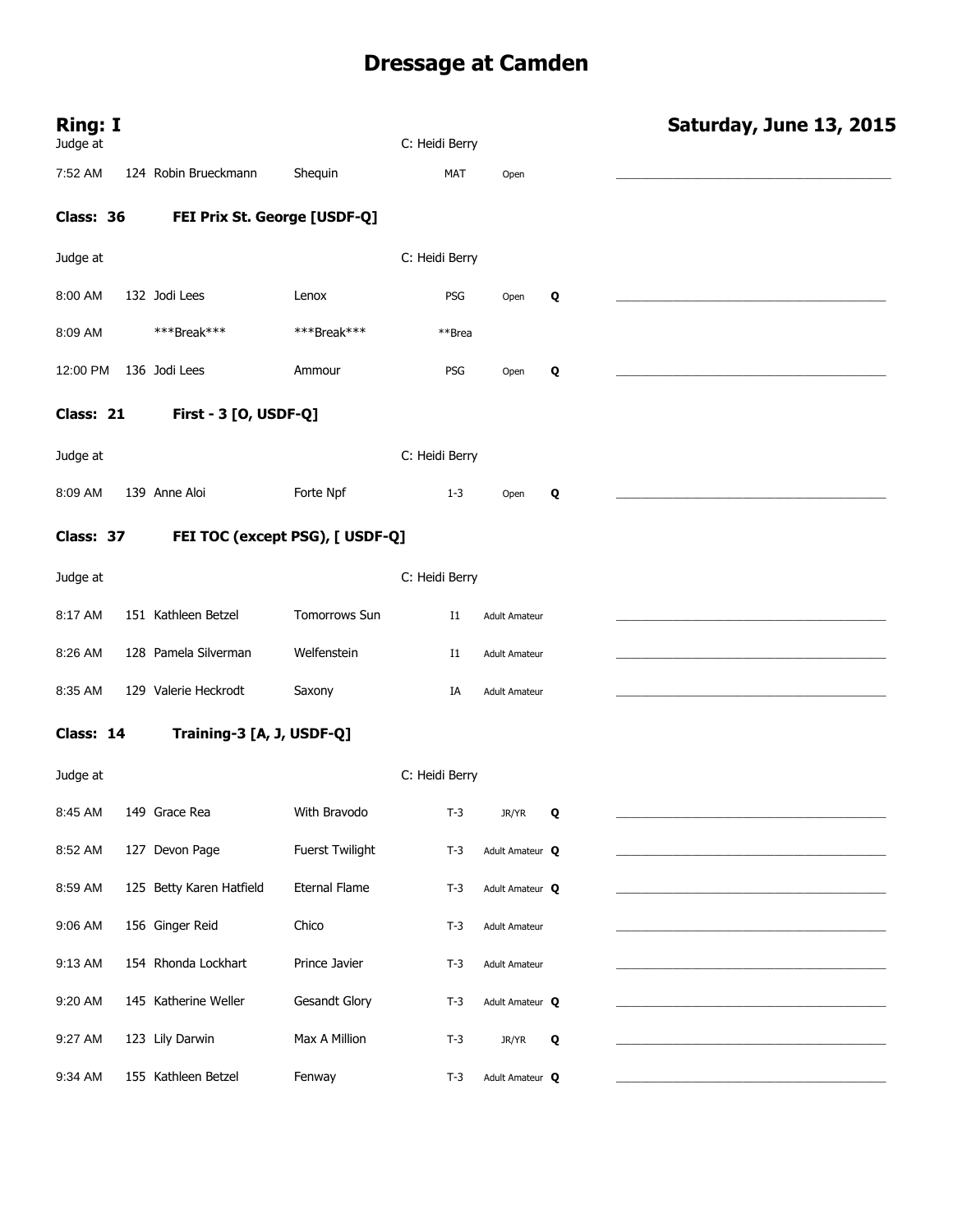| Class: 29 | Third - 1 [O, A, J]          |                           |                |                      |   |
|-----------|------------------------------|---------------------------|----------------|----------------------|---|
| Judge at  |                              |                           | C: Heidi Berry |                      |   |
| 9:41 AM   | 137 Claudia Novick           | Dakota                    | $3 - 1$        | Open                 |   |
| 9:49 AM   | 152 Tiffani Loudon-meetze    | Lo Fino                   | $3 - 1$        | Open                 |   |
| 9:57 AM   | 166 Linda Buhl               | Kilpeck Toy Story         | $3 - 1$        | <b>Adult Amateur</b> |   |
| 10:05 AM  | ***Break***                  | ***Break***               | **Brea         |                      |   |
| Class: 22 | First - 3 [A, J, USDF-Q]     |                           |                |                      |   |
| Judge at  |                              |                           | C: Heidi Berry |                      |   |
| 10:15 AM  | 130 Jean Tuttle              | <b>Ulla Amazing Grace</b> | $1 - 3$        | <b>Adult Amateur</b> |   |
| 10:23 AM  | 150 Susan Bender             | Rulette                   | $1 - 3$        | <b>Adult Amateur</b> |   |
| 10:31 AM  | 123 Lily Darwin              | Max A Million             | $1 - 3$        | JR/YR                | Q |
| 10:39 AM  | 143 Stacey Quaranta          | Lily B                    | $1 - 3$        | Adult Amateur Q      |   |
| 10:47 AM  | 125 Betty Karen Hatfield     | <b>Eternal Flame</b>      | $1 - 3$        | Adult Amateur Q      |   |
| 10:55 AM  | 157 Barbara L. Nicks         | Baccalaureate BLN         | $1 - 3$        | <b>Adult Amateur</b> |   |
| 11:03 AM  | 153 Hannah Nagle             | When In Rome              | $1 - 3$        | JR/YR                | Q |
| Class: 34 | Fourth - 3 [O, A, J, USDF-Q] |                           |                |                      |   |
| Judge at  |                              |                           | C: Heidi Berry |                      |   |
| 11:11 AM  | 133 Cecelia Stewart          | Contento Sogno            | $4 - 3$        | Adult Amateur Q      |   |
| 11:19 AM  | 134 Laureen Hays             | Numero Uno                | $4 - 3$        | Adult Amateur Q      |   |
| 11:28 AM  | 138 Claudia Novick           | Montana                   | $4 - 3$        | Open                 | Q |

#### **Class: 24 Second - 1 [A, J]**

Judge at C: Heidi Berry

| 11:36 AM 135 Amy Miller | Delightful Dame | $2 - 1$ | L Adult Amateur |  |
|-------------------------|-----------------|---------|-----------------|--|
|                         |                 |         |                 |  |

#### **Class: 39 FEI Freestyle TOC [USDF-Q]**

| Judge at                          |           | C: Heidi Berry |                      |  |
|-----------------------------------|-----------|----------------|----------------------|--|
| 161 Holly Spencer<br>11:44 AM     | Festina   | FSI1           | <b>Adult Amateur</b> |  |
| <b>First - 1 [0]</b><br>Class: 16 |           |                |                      |  |
| Judge at                          |           | C: Heidi Berry |                      |  |
| 139 Anne Aloi<br>11:53 AM         | Forte Npf | $1 - 1$        | Open                 |  |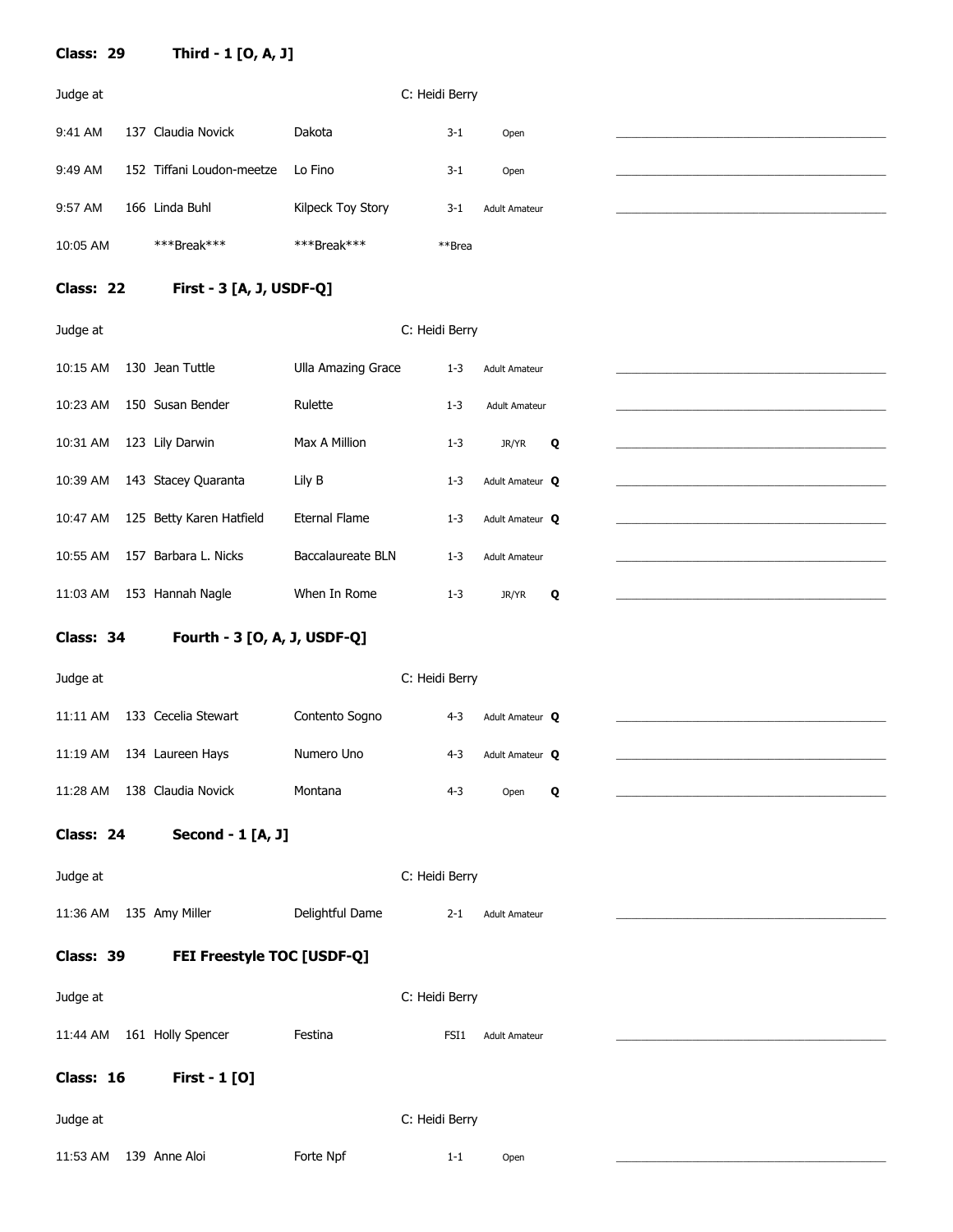**Class: 38 USDF Freestly TOC [USDF-Q]**  Judge at C: Heidi Berry 12:09 PM 130 Jean Tuttle Ulla Amazing Grace FS1 Adult Amateur **Q** \_\_\_\_\_\_\_\_\_\_\_\_\_\_\_\_\_\_\_\_\_\_\_\_\_\_\_\_\_\_\_\_\_\_\_\_\_\_\_\_\_\_\_\_\_\_\_\_\_\_\_\_\_ 12:18 PM 150 Susan Bender Rulette **FS1** Adult Amateur **Q** 12:27 PM \*\*\*\*Break\*\*\* \*\*\*\*Break\*\*\* \*\*\*Break\*\*\* 1:12 PM 131 Becky Shealy 2idane FS4 Adult Amateur **Q Class: 11 Training - 2 [O]**  Judge at C: Heidi Berry 1:21 PM 124 Robin Brueckmann Shequin T-2 Open 1:28 PM 140 Anne Aloi Graagardss Willis T-2 Open **Class: 5 USDF Intro Test B**  Judge at C: Heidi Berry 1:36 PM 163 Molly Brockinton Gienlara's Pride ILB JR/YR **Class: 10 Training -2 Opportunity**  Judge at C: Heidi Berry 1:42 PM 141 Juliette Cain Catalina T-2 JR/YR \_\_\_\_\_\_\_\_\_\_\_\_\_\_\_\_\_\_\_\_\_\_\_\_\_\_\_\_\_\_\_\_\_\_\_\_\_\_\_\_\_\_\_\_\_\_\_\_\_\_\_\_\_ **Class: 26 Second - 2 [A, J]**  Judge at C: Heidi Berry 1:49 PM 144 Katie Poag Capricornio Da Paixao 2-2 Open **Class: 6 USDF Intro Test C**  Judge at C: Heidi Berry 1:58 PM 164 Emma Brockinton Pinto Bean/Taco IC JR/YR 2:04 PM 146 Stacy Davenport Fiora Fiora and IC Open **Class: 9 Training -1 [A, J]**  Judge at C: Heidi Berry 2:10 PM 148 Julie Rea Wahoo McAllister T-1 Adult Amateur 2:17 PM 145 Katherine Weller Gesandt Glory T-1 Adult Amateur

2:24 PM 149 Grace Rea With Bravodo T-1 JR/YR \_\_\_\_\_\_\_\_\_\_\_\_\_\_\_\_\_\_\_\_\_\_\_\_\_\_\_\_\_\_\_\_\_\_\_\_\_\_\_\_\_\_\_\_\_\_\_\_\_\_\_\_\_

12:00 PM \*\*\*\*Break\*\*\* \*\*\*\*\* \*\*\*\*Break\*\*\* \*\*\*\* \*\*\* \*\*\* Brea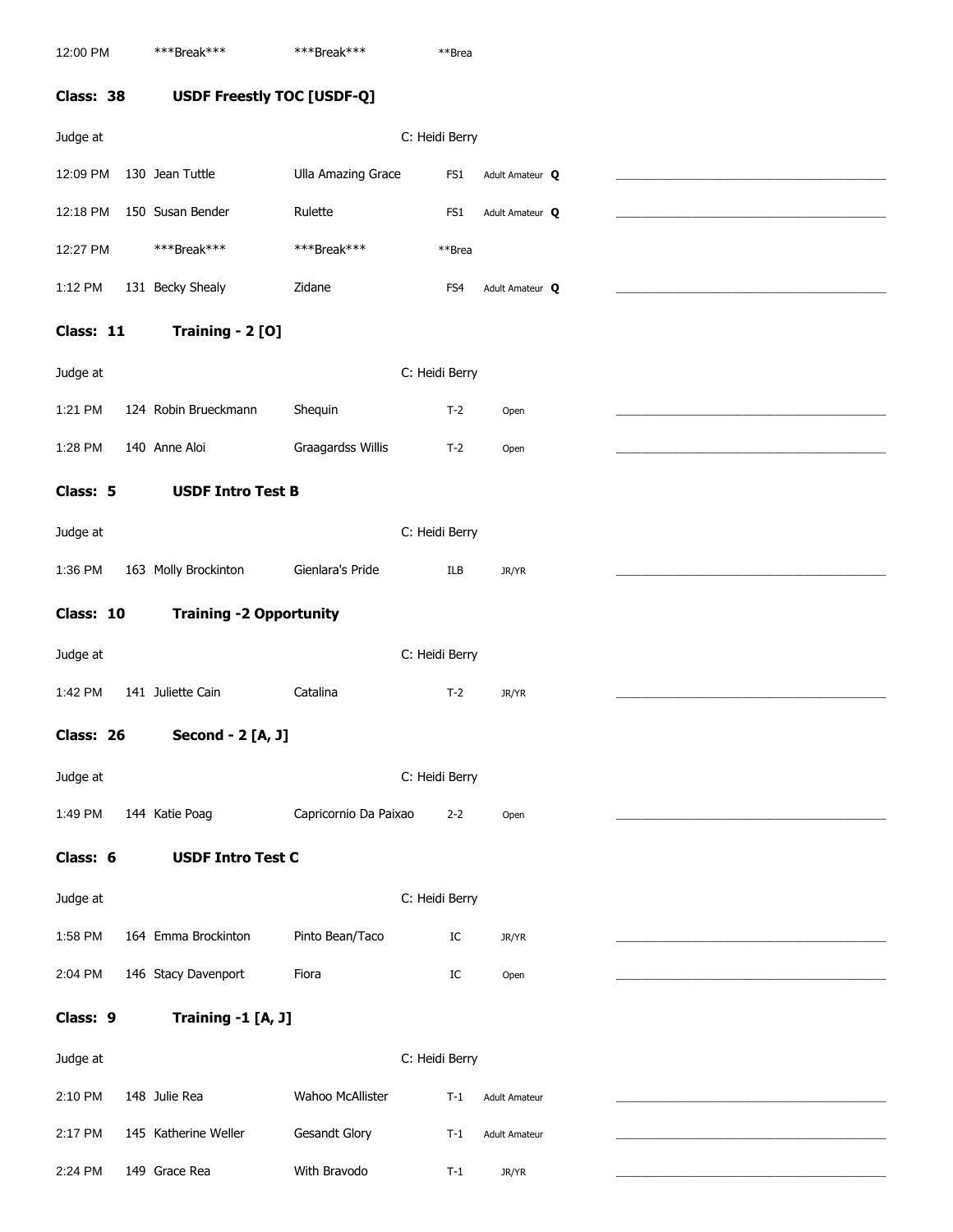| Class: 32 | Fourth - 1 [O, A, J,]       |                   |                |         |                      |   |
|-----------|-----------------------------|-------------------|----------------|---------|----------------------|---|
| Judge at  |                             |                   | C: Heidi Berry |         |                      |   |
| 2:31 PM   | 160 Ashley Parsons          | Fiddler           |                | $4 - 1$ | Open                 |   |
| 2:39 PM   | 133 Cecelia Stewart         | Contento Sogno    |                | $4 - 1$ | <b>Adult Amateur</b> |   |
| 2:47 PM   | 138 Claudia Novick          | Montana           |                | $4 - 1$ | Open                 |   |
| Class: 30 | Third - 2 [O, A, J]         |                   |                |         |                      |   |
| Judge at  |                             |                   | C: Heidi Berry |         |                      |   |
| 2:55 PM   | 152 Tiffani Loudon-meetze   | Lo Fino           |                | $3 - 2$ | Open                 |   |
|           |                             |                   |                |         |                      |   |
| Class: 28 | Second - 3 [A, J, USDF-Q]   |                   |                |         |                      |   |
| Judge at  |                             |                   | C: Heidi Berry |         |                      |   |
| 3:03 PM   | 153 Hannah Nagle            | When In Rome      |                | $2 - 3$ | JR/YR                | Q |
| 3:11 PM   | 157 Barbara L. Nicks        | Baccalaureate BLN |                | $2 - 3$ | Adult Amateur Q      |   |
| 3:19 PM   | 135 Amy Miller              | Delightful Dame   |                | $2 - 3$ | Adult Amateur Q      |   |
| 3:27 PM   | ***Break***                 | ***Break***       |                | **Brea  |                      |   |
| Class: 13 | Training -3 [O, USDF-Q]     |                   |                |         |                      |   |
| Judge at  |                             |                   | C: Heidi Berry |         |                      |   |
| 3:37 PM   | 124 Robin Brueckmann        | Shequin           |                | $T-3$   | Open                 |   |
| 3:44 PM   | 140 Anne Aloi               | Graagardss Willis |                | $T-3$   | Open                 | Q |
| Class: 4  |                             |                   |                |         |                      |   |
|           | <b>USDF Intro Test A</b>    |                   |                |         |                      |   |
|           |                             |                   |                |         |                      |   |
| Judge at  |                             |                   | C: Heidi Berry |         |                      |   |
| 3:51 PM   | 164 Emma Brockinton         | Pinto Bean/Taco   |                | ILA     | JR/YR                |   |
| Class: 31 | Third - 3 [O, A, J, USDF-Q] |                   |                |         |                      |   |
| Judge at  |                             |                   | C: Heidi Berry |         |                      |   |
| 3:57 PM   | 137 Claudia Novick          | Dakota            |                | $3 - 3$ | Open                 | Q |
| Class: 25 | <b>Second - 2 [O]</b>       |                   |                |         |                      |   |
| Judge at  |                             |                   | C: Heidi Berry |         |                      |   |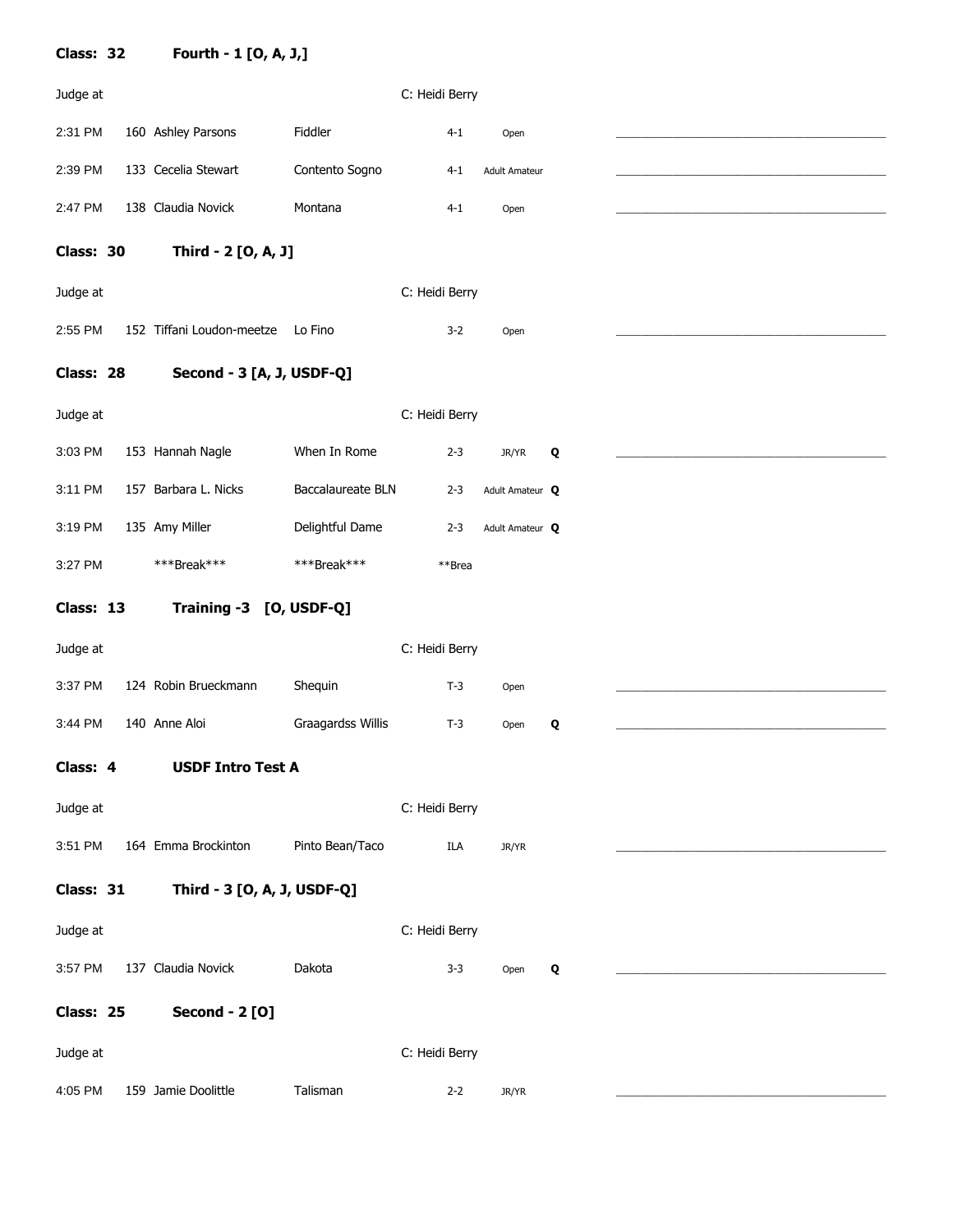| Class: 27 | Second - 3 [O, USDF-Q]          |                       |                |                      |  |
|-----------|---------------------------------|-----------------------|----------------|----------------------|--|
| Judge at  |                                 |                       | C: Heidi Berry |                      |  |
| 4:13 PM   | 144 Katie Poag                  | Capricornio Da Paixao | $2 - 3$        | Q<br>Open            |  |
| Class: 17 | First -1 [A, J]                 |                       |                |                      |  |
| Judge at  |                                 |                       | C: Heidi Berry |                      |  |
| 4:21 PM   | 143 Stacey Quaranta             | Lily B                | $1 - 1$        | <b>Adult Amateur</b> |  |
| 4:28 PM   | 142 Druanne Hall                | French Kiss           | $1 - 1$        | <b>Adult Amateur</b> |  |
| Class: 8  | Training - 1 [0]                |                       |                |                      |  |
| Judge at  |                                 |                       | C: Heidi Berry |                      |  |
| 4:35 PM   | 146 Stacy Davenport             | Fiora                 | $T-1$          | Open                 |  |
| Class: 12 | <b>Training - 2 [A, J]</b>      |                       |                |                      |  |
| Judge at  |                                 |                       | C: Heidi Berry |                      |  |
| 4:42 PM   | 148 Julie Rea                   | Wahoo McAllister      | $T-2$          | <b>Adult Amateur</b> |  |
| 4:50 PM   | 156 Ginger Reid                 | Chico                 | $T-2$          | <b>Adult Amateur</b> |  |
| Class: 7  | <b>Training - 1 Opportunity</b> |                       |                |                      |  |
| Judge at  |                                 |                       | C: Heidi Berry |                      |  |
| 4:57 PM   | 163 Molly Brockinton            | Gienlara's Pride      | $T-1$          | JR/YR                |  |
| 5:04 PM   | 141 Juliette Cain               | Catalina              | $T-1$          | JR/YR                |  |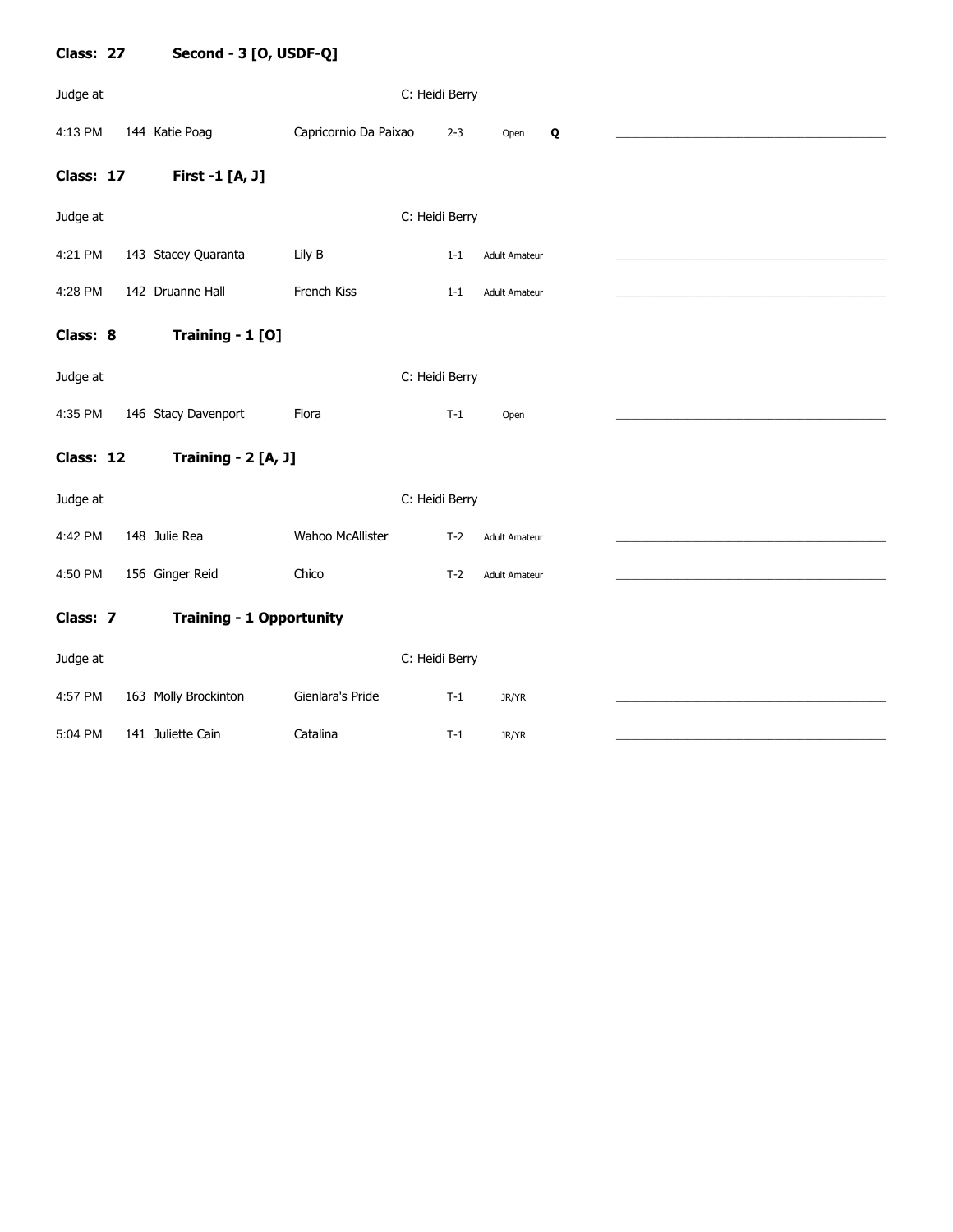## **Dressage at Camden**

### **Sunday, June 14, 2015**

| Class: 78 | FEI Prix St. George [USDF-Q]  |                  |                |                      |   |  |
|-----------|-------------------------------|------------------|----------------|----------------------|---|--|
| Judge at  |                               |                  | C: Heidi Berry |                      |   |  |
| 8:00 AM   | 136 Jodi Lees                 | Ammour           | PSG            | Open                 | Q |  |
| 8:09 AM   | ***Break***                   | ***Break***      | **Brea         |                      |   |  |
| 10:15 AM  | 167 Jocelyn Deschene          | Run Around Sue   | PSG            | Open                 | Q |  |
| 10:24 AM  | 132 Jodi Lees                 | Lenox            | PSG            | Open                 | Q |  |
| Class: 57 | <b>First - 1 [0]</b>          |                  |                |                      |   |  |
| Judge at  |                               |                  | C: Heidi Berry |                      |   |  |
| 8:09 AM   | 139 Anne Aloi                 | Forte Npf        | $1 - 1$        | Open                 |   |  |
| Class: 79 | FEI TOC (except PSG) [USDF-Q] |                  |                |                      |   |  |
| Judge at  |                               |                  | C: Heidi Berry |                      |   |  |
| 8:16 AM   | 128 Pamela Silverman          | Welfenstein      | $_{\rm I1}$    | Adult Amateur Q      |   |  |
| 8:25 AM   | 161 Holly Spencer             | Festina          | IA             | <b>Adult Amateur</b> |   |  |
| 8:35 AM   | 151 Kathleen Betzel           | Tomorrows Sun    | <b>I1</b>      | <b>Adult Amateur</b> |   |  |
| 8:44 AM   | 129 Valerie Heckrodt          | Saxony           | IA             | <b>Adult Amateur</b> |   |  |
| Class: 47 | <b>USDF Intro Test B</b>      |                  |                |                      |   |  |
| Judge at  |                               |                  | C: Heidi Berry |                      |   |  |
| 8:54 AM   | 165 Cali Bowman               | <b>Boundless</b> | ILB            | Open                 |   |  |
| 9:00 AM   | 147 Katherine Weller          | Dennis           | ILB            | <b>Adult Amateur</b> |   |  |
| 9:06 AM   | 163 Molly Brockinton          | Gienlara's Pride | ILB            | JR/YR                |   |  |
| Class: 67 | Second - 2 [O]                |                  |                |                      |   |  |
| Judge at  |                               |                  | C: Heidi Berry |                      |   |  |
| 9:12 AM   | 159 Jamie Doolittle           | Talisman         | $2 - 2$        | JR/YR                |   |  |
| Class: 53 | Training -2 [A, J]            |                  |                |                      |   |  |
| Judge at  |                               |                  | C: Heidi Berry |                      |   |  |
| 9:20 AM   | 148 Julie Rea                 | Wahoo McAllister | $T-2$          | <b>Adult Amateur</b> |   |  |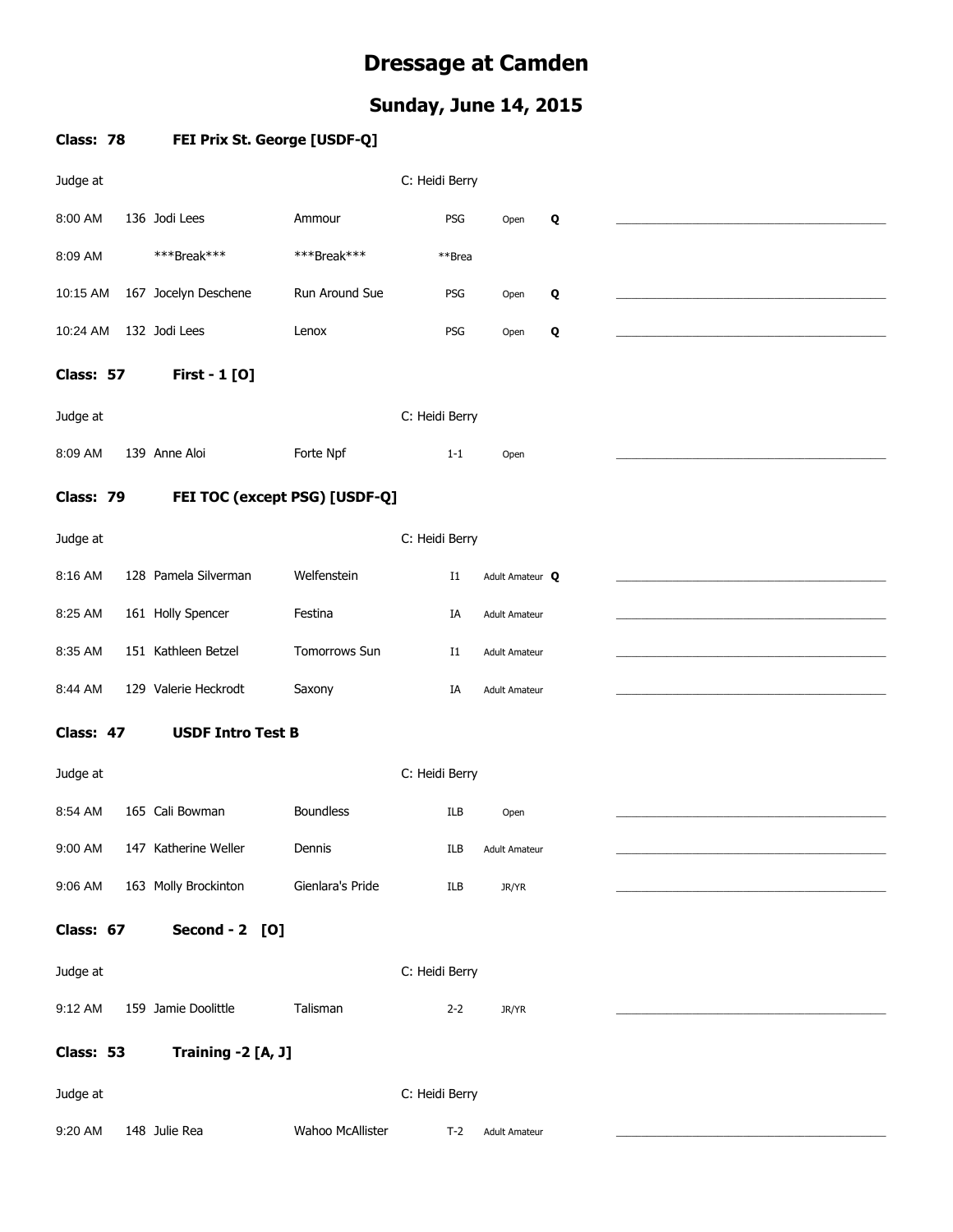| Class: 49 | Training - 1 [O]                |                           |                |                      |  |
|-----------|---------------------------------|---------------------------|----------------|----------------------|--|
| Judge at  |                                 |                           | C: Heidi Berry |                      |  |
| 9:28 AM   | 140 Anne Aloi                   | Graagardss Willis         | $T-1$          | Open                 |  |
| 9:35 AM   | 146 Stacy Davenport             | Fiora                     | $T-1$          | Open                 |  |
| 9:42 AM   | 124 Robin Brueckmann            | Shequin                   | $T-1$          | Open                 |  |
| Class: 74 | Fouth - 1 [O, A, J]             |                           |                |                      |  |
| Judge at  |                                 |                           | C: Heidi Berry |                      |  |
| 9:49 AM   | 160 Ashley Parsons              | Fiddler                   | $4 - 1$        | Open                 |  |
| 9:57 AM   | 133 Cecelia Stewart             | Contento Sogno            | $4 - 1$        | <b>Adult Amateur</b> |  |
| 10:05 AM  | ***Break***                     | ***Break***               | **Brea         |                      |  |
| Class: 54 | <b>Training - 3 Opportunity</b> |                           |                |                      |  |
| Judge at  |                                 |                           | C: Heidi Berry |                      |  |
| 10:15 AM  | 141 Juliette Cain               | Catalina                  | $T-3$          | JR/YR                |  |
| Class: 71 | Third - 1 [O, A, J]             |                           |                |                      |  |
| Judge at  |                                 |                           | C: Heidi Berry |                      |  |
| 10:22 AM  | 166 Linda Buhl                  | Kilpeck Toy Story         | $3 - 1$        | <b>Adult Amateur</b> |  |
| 10:30 AM  | 159 Jamie Doolittle             | Talisman                  |                |                      |  |
|           |                                 |                           | $3-1$          | JR/YR                |  |
| Class: 65 | <b>Second - 1 [O]</b>           |                           |                |                      |  |
| Judge at  |                                 |                           | C: Heidi Berry |                      |  |
| 10:38 AM  | 144 Katie Poag                  | Capricornio Da Paixao     | $2 - 1$        | Open                 |  |
| Class: 61 | First - 2 [A, J]                |                           |                |                      |  |
| Judge at  |                                 |                           | C: Heidi Berry |                      |  |
| 10:45 AM  | 142 Druanne Hall                | French Kiss               | $1 - 2$        | <b>Adult Amateur</b> |  |
| 10:53 AM  | 130 Jean Tuttle                 | <b>Ulla Amazing Grace</b> | $1 - 2$        | <b>Adult Amateur</b> |  |
| Class: 50 | Training -1 [A, J]              |                           |                |                      |  |
| Judge at  |                                 |                           | C: Heidi Berry |                      |  |
| 11:00 AM  | 149 Grace Rea                   | With Bravodo              | $T-1$          | JR/YR                |  |
| 11:07 AM  | 148 Julie Rea                   | Wahoo McAllister          | $T-1$          | Adult Amateur        |  |
| 11:14 AM  | ***Break***                     | ***Break***               | **Brea         |                      |  |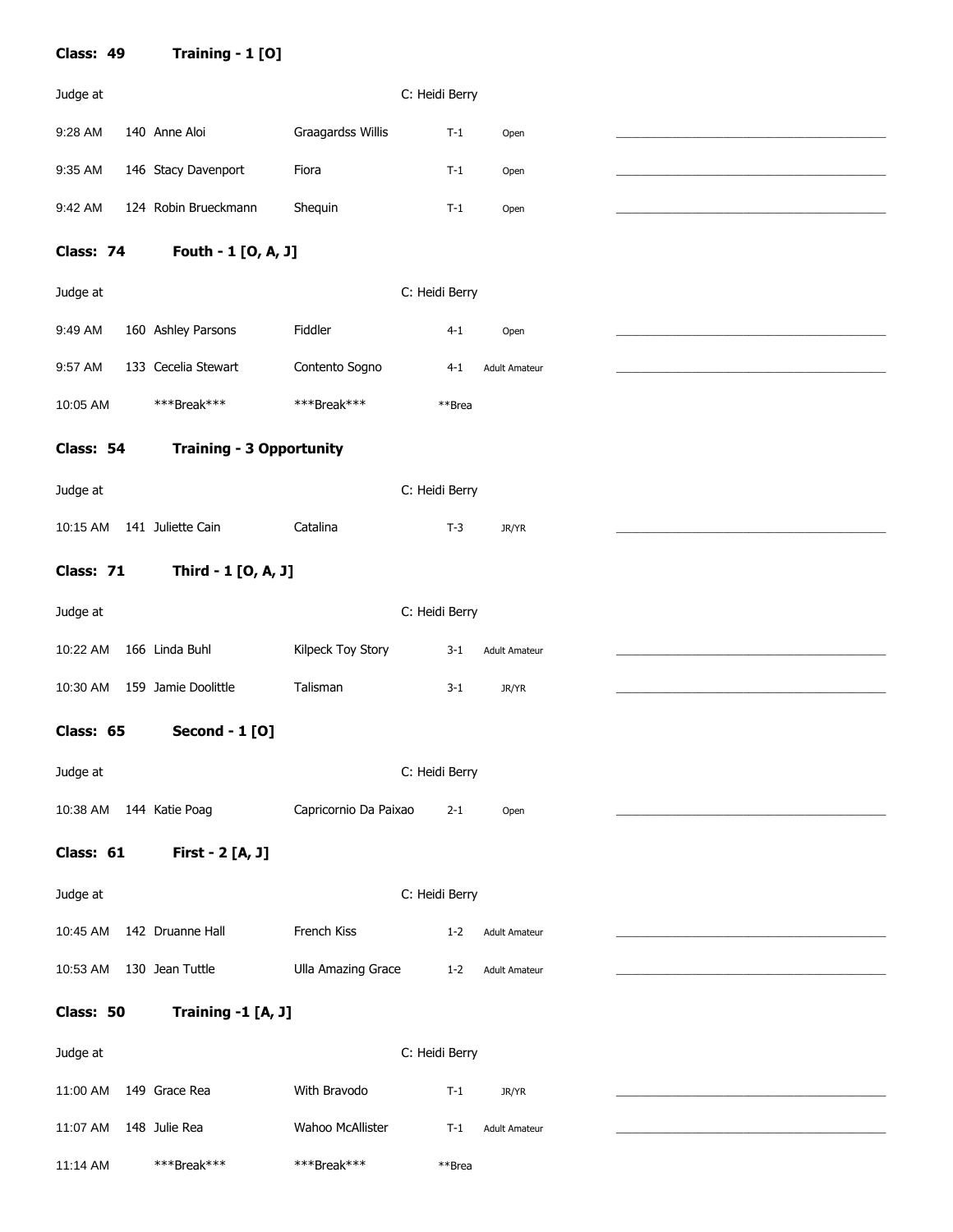| Class: 76 | Fourth - 3 [O, A, J, USDF-Q] |                                          |                 |                      |   |  |
|-----------|------------------------------|------------------------------------------|-----------------|----------------------|---|--|
| Judge at  |                              |                                          | C: Carol Lavell |                      |   |  |
| 11:45 AM  | 138 Claudia Novick           | Montana                                  | $4-3$           | Open                 | Q |  |
| 11:53 AM  | 133 Cecelia Stewart          | Contento Sogno                           | $4-3$           | Adult Amateur Q      |   |  |
| 12:02 PM  | 134 Laureen Hays             | Numero Uno                               | $4 - 3$         | Adult Amateur Q      |   |  |
| 12:10 PM  | 131 Becky Shealy             | Zidane                                   | $4 - 3$         | <b>Adult Amateur</b> |   |  |
| Class: 70 |                              | Second - 3 Dover AA Medal [A, J, USDF-Q] |                 |                      |   |  |
| Judge at  |                              |                                          | C: Carol Lavell |                      |   |  |
| 12:19 PM  | 157 Barbara L. Nicks         | <b>Baccalaureate BLN</b>                 | $2 - 3$         | Adult Amateur Q      |   |  |
| 12:27 PM  | 135 Amy Miller               | Delightful Dame                          | $2 - 3$         | <b>Adult Amateur</b> |   |  |
| 12:35 PM  | 153 Hannah Nagle             | When In Rome                             | $2 - 3$         | JR/YR                | Q |  |
| Class: 69 | Second - 3 [O, USDF-Q]       |                                          |                 |                      |   |  |
| Judge at  |                              |                                          | C: Heidi Berry  |                      |   |  |
| 12:43 PM  | 144 Katie Poag               | Capricornio Da Paixao                    | $2 - 3$         | Open                 | Q |  |
| Class: 56 | Training - 3 [A, J, USDF-Q]  |                                          |                 |                      |   |  |
| Judge at  |                              |                                          | C: Carol Lavell |                      |   |  |
| 12:51 PM  | 127 Devon Page               | Fuerst Twilight                          | $T-3$           | Adult Amateur Q      |   |  |
| 12:58 PM  | 123 Lily Darwin              | Max A Million                            | $T-3$           | JR/YR                | Q |  |
| 1:05 PM   | 154 Rhonda Lockhart          | Prince Javier                            | $T-3$           | <b>Adult Amateur</b> |   |  |
| 1:12 PM   | 156 Ginger Reid              | Chico                                    | $T-3$           | <b>Adult Amateur</b> |   |  |
| 1:19 PM   | 155 Kathleen Betzel          | Fenway                                   | $T-3$           | Adult Amateur Q      |   |  |
| 1:26 PM   | 145 Katherine Weller         | <b>Gesandt Glory</b>                     | $T-3$           | Adult Amateur Q      |   |  |
| 1:33 PM   | 162 Morgan Blanton           | Hakuna Matata                            | $T-3$           | JR/YR                | Q |  |
| 1:40 PM   | 149 Grace Rea                | With Bravodo                             | $T-3$           | JR/YR                | Q |  |
| 1:47 PM   | ***Break***                  | ***Break***                              | **Brea          |                      |   |  |
| Class: 64 | First - 3 [A, J, USDF-Q]     |                                          |                 |                      |   |  |
| Judge at  |                              |                                          | C: Carol Lavell |                      |   |  |
| 1:57 PM   | 126 Betty Karen Hatfield     | <b>Fuerst Strike</b>                     | $1 - 3$         | <b>Adult Amateur</b> |   |  |
| 2:05 PM   | 143 Stacey Quaranta          | Lily B                                   | $1 - 3$         | Adult Amateur Q      |   |  |